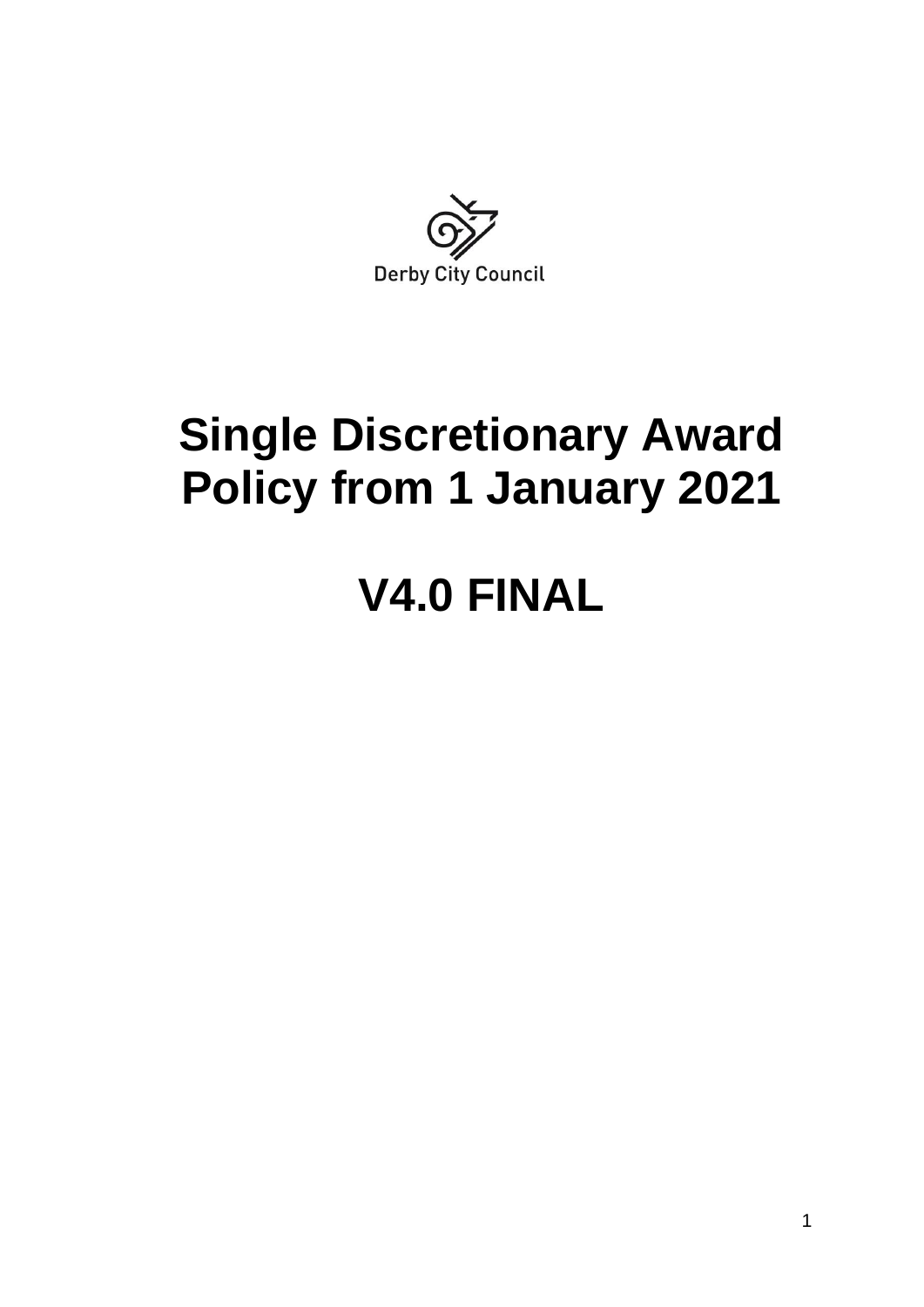| Document owner            | <b>Simon Riley</b>        |
|---------------------------|---------------------------|
| Document author           | <b>John Massey</b>        |
| Document manager          | <b>John Massey</b>        |
| Approved by and when      |                           |
| Date of document          | 19 November 2020          |
| Version                   | V4.0 FINAL                |
| Document classification   | Internal                  |
| Document distribution     | Internal                  |
| Document retention period | Until date of next review |
| Location                  |                           |
| Review date of document   |                           |

**If you require this document in large print, on audio tape, computer disc or in Braille please contact the document manager.**

| <b>Date Issued</b> | <b>Version</b> | <b>Status</b>                                   | <b>Reason for change</b>                                                                                                                                                                                                                                                                                               |  |
|--------------------|----------------|-------------------------------------------------|------------------------------------------------------------------------------------------------------------------------------------------------------------------------------------------------------------------------------------------------------------------------------------------------------------------------|--|
| August 2016        | 1.0            | Final                                           | New policy                                                                                                                                                                                                                                                                                                             |  |
| <b>July 2019</b>   | 1.1            | <b>Draft</b>                                    | Removal of second awards for DHPs<br>and general update of policy content                                                                                                                                                                                                                                              |  |
| 10 Sept 2019       | 1.2            | <b>Draft</b>                                    | Combined comments of Heads of<br>Service - RBES & Customer Services                                                                                                                                                                                                                                                    |  |
| 12 Sept 2019       | 1.3            | <b>Draft</b>                                    | <b>Draft</b><br><b>of</b><br>Customer<br>to<br>Head<br>Management for final review                                                                                                                                                                                                                                     |  |
| 12 Sept 2019       | 1.4            | <b>Draft</b>                                    | Draft version for consultation finalised                                                                                                                                                                                                                                                                               |  |
| 20 Sept 2019       | 1.5            | Final<br>for<br>consultation                    | Updated definition for<br>better<br>off<br>calculations                                                                                                                                                                                                                                                                |  |
| 23 Oct 2019        | 1.6            | First<br>draft<br>after EIA                     | 1 Section 2 Eligibility Criteria<br>Removal of second reference to<br><b>DLA</b><br>2 Section 4 (m) $-$ clarification on<br>status of person with no access to<br>public funds<br>3 Section 5 - removal of guarantee<br>Policy continuing;<br>about the<br>with ongoing<br>review<br>updated<br>process to be adopted. |  |
| 8 Nov 2019         | 1.7            | <b>Draft</b><br>after<br><b>EIA</b><br>feedback | 1. Update to EIA assessment record<br>2. Update to Introduction<br>3. Section 2: corrections to "towards"<br>work" activity criteria<br>4. Update to Section 4 (m)                                                                                                                                                     |  |
| 22 Nov 2019        | 2.0            | Final $-$ not<br>used                           | Version for 15 January 2020 Cabinet -<br>not used as DHP funding<br>was<br>increased for 2020/2021 so<br>main<br>change not needed                                                                                                                                                                                     |  |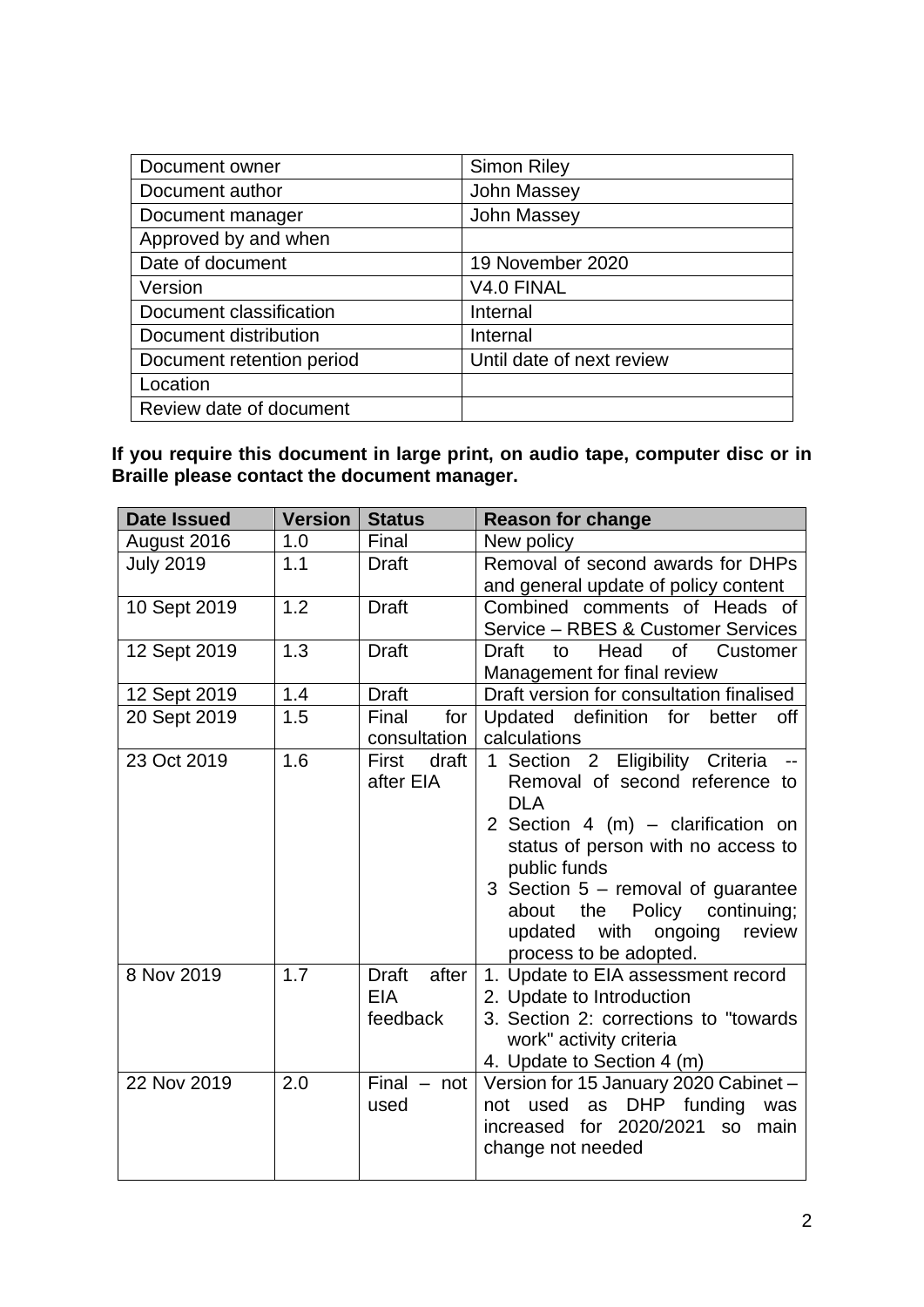| 18 Feb 2020   | 3.0 | Final<br>$-$ not | Consolidates Policy content to re-      |  |
|---------------|-----|------------------|-----------------------------------------|--|
|               |     | used             | insert second three-month award but     |  |
|               |     |                  | retains the administrative updates that |  |
|               |     |                  | did not require consultation made in    |  |
|               |     |                  | V2 to ensure the Policy is up to date   |  |
|               |     |                  | for 2020/21 onwards.                    |  |
| 16 April 2020 | 3.1 | Draft            | Amended in response to the Covid-19     |  |
|               |     |                  | <b>CTH Fund</b>                         |  |
| 27 April 2020 | 3.2 | <b>Draft</b>     | Amended after input from HoS RBES       |  |
| 21 Oct 2020   | 3.3 | Draft            | Amended after input from Benefits       |  |
|               |     |                  | Service re Covid-19 CTH                 |  |
| 21 Oct 2020   | 3.4 | <b>Draft</b>     | Amended after further technical input   |  |
|               |     |                  | from Benefits Service                   |  |
| 10 Nov 2020   | 3.5 | <b>Draft</b>     | Further input from HoS RBES &           |  |
|               |     |                  | <b>Customer Management</b>              |  |
| 19 Nov 2020   | 4.0 | Final            | Version for 9 December 2020 Cabinet     |  |

| <b>Equality impact assessment record</b> |                                                                                                                                                                                                                                                                                                                                                                                                                                                       |  |  |  |
|------------------------------------------|-------------------------------------------------------------------------------------------------------------------------------------------------------------------------------------------------------------------------------------------------------------------------------------------------------------------------------------------------------------------------------------------------------------------------------------------------------|--|--|--|
| Date of assessment                       | 22 October 2019                                                                                                                                                                                                                                                                                                                                                                                                                                       |  |  |  |
| Summary of actions from EIA              | 1. Removal of DLA (middle to high rate<br>mobility, or middle to high rate care) item<br>from Eligibility Criteria, as this was a<br>duplicate entry<br>2. Alterations to "towards work" activity<br>section - correction to DLA and expansion<br>of carer's criteria<br>3. Priority Groups – "Person from abroad" now<br>described differently<br>4. Resilience of the Scheme updated, with<br>reference to Brexit and Universal Credit<br>migration |  |  |  |
| Reassessment                             | TRD                                                                                                                                                                                                                                                                                                                                                                                                                                                   |  |  |  |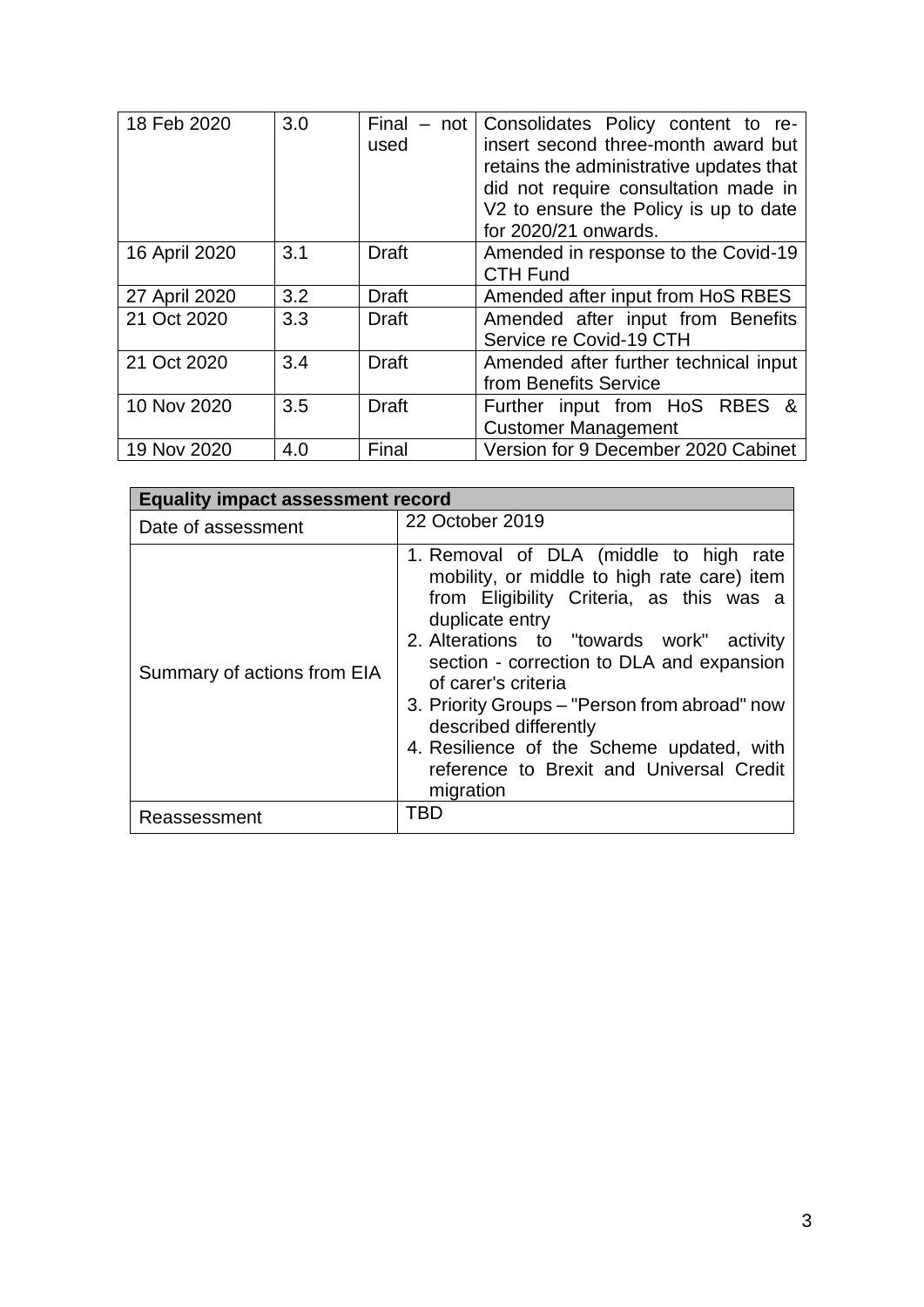| <b>Contents</b>                           | Page |
|-------------------------------------------|------|
| Introduction                              | 5    |
| Purpose and aim of the Policy             | 5    |
| 1. Scope                                  | 6    |
| 2. Eligibility Criteria                   | 6    |
| 3. Priority Groups                        | 12   |
| 4. When the Council may not make an award | 12   |
| 5. Internal Administration                | 13   |
| 6. Legislation, guidance and standards    | 13   |
| 7. Disputed Decisions                     | 14   |
| 8. Data access and sharing                | 15   |
| 9. Evaluation and review                  | 15   |
| Appendix 1 - Alternative Options          | 16   |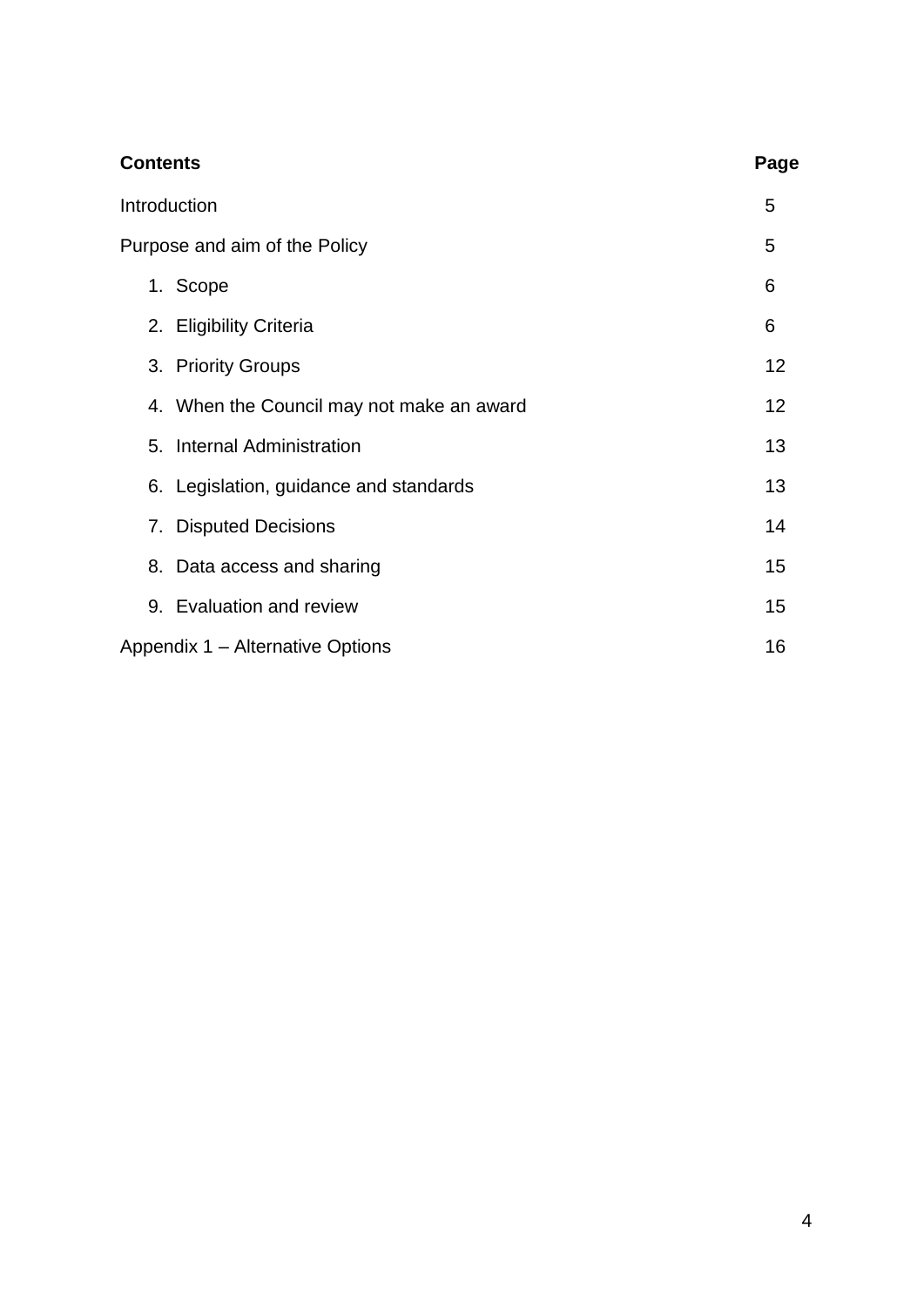#### **Introduction**

Prior to 30 August 2016 Derby City Council provided support to those residents most in need through three separate discretionary payment schemes; Local Assistance (LAS), Discretionary Housing Payments (DHP) and Council Tax Hardship (CTH).

These three Schemes have been partially funded by the Department of Work and Pensions through ring-fenced and non-ring-fenced funding.

Derby City Council has full discretion to determine locally how best to support the needs of residents and to establish the criteria for the provision of this discretionary assistance to residents.

The Single Discretionary Award (SDA) Policy was implemented, following public consultation, on 30 August 2016.

Following a further consultation, the Policy was changed with effect from 1 April 2020 to reflect recent changes in Government funding and our learning over the previous three years of managing SDA.

This Policy must be read in line with the Single Discretionary Award (SDA) Policy Guidance which can be found on our website [www.derby.gov.uk](http://www.derby.gov.uk/) .

#### **Purpose and aim**

- To describe Derby City Council's arrangements for a SDA Policy covering the DHP, LAS and CTH Schemes with a single needs assessment;
- To support the aims and objectives of the city's Welfare strategy and the Council Plan;
- To ensure that this SDA fund is targeted for those vulnerable Derby residents who demonstrate financial hardship, which is defined for this purpose as more allowable expenditure than income;
- To manage the awards of support within the cash limited provision;
- To control duplicate payments from a range of funding streams for which the Council and other key partners have delegated responsibility to administer – as detailed in Appendix 1;
- Develop a programme of financial, digital, and generalist advice and access to education, training and employment support to help SDA applicants address the underlying reasons for financial hardship in a sustainable way.

To seek external sources of funding to purchase white goods, basic furniture items, clear energy arrears, reduce current utility costs and fund one-off essential items.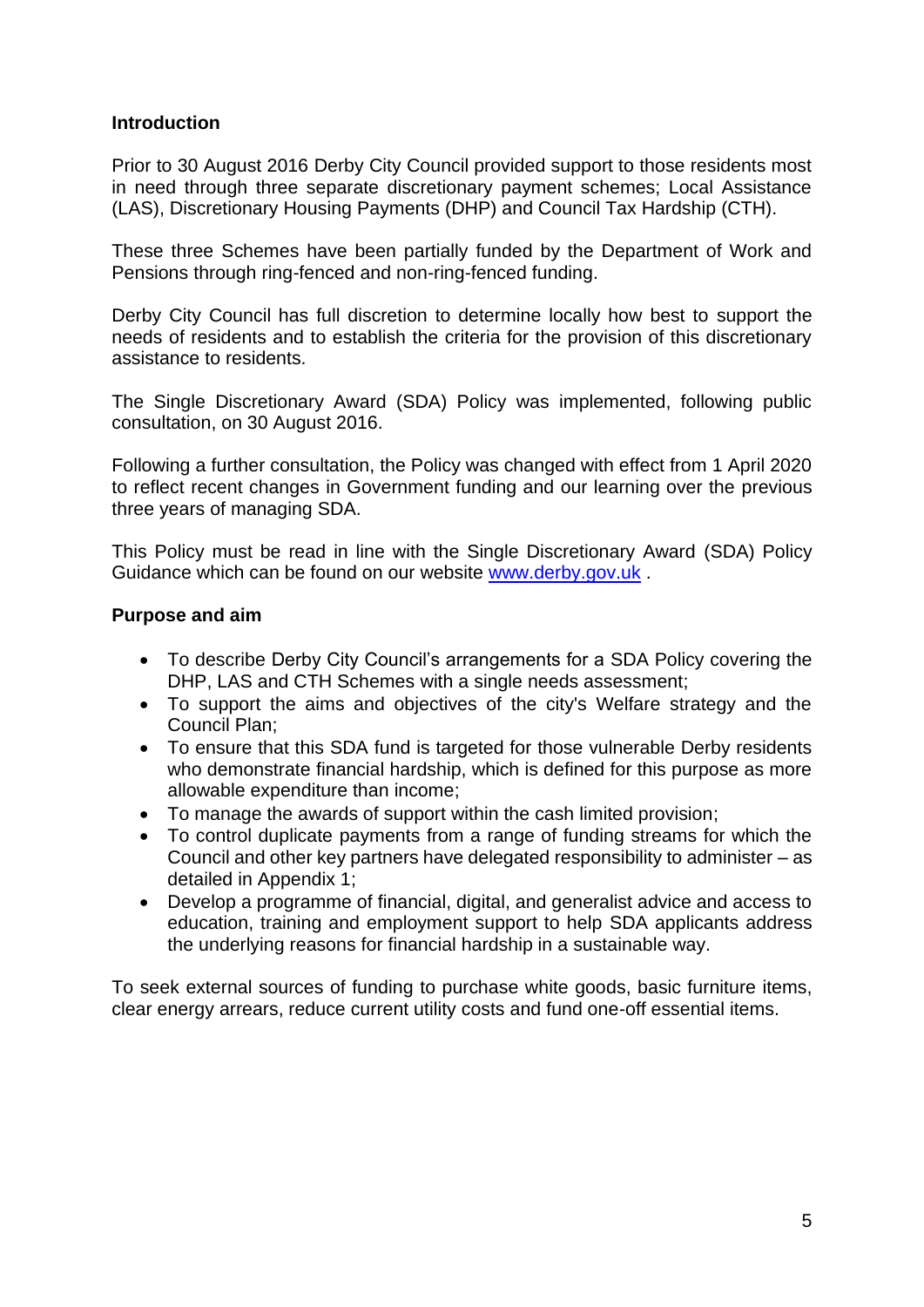# **1. Scope**

Derby's SDA Scheme is targeted to support vulnerable people, resident in Derby, who present a need that cannot be met from another source because of the recent Welfare Reform changes and, where appropriate, to prepare them for Universal Credit. Support may be provided if the resident's application indicates that:

- Their financial hardship presents underlying issues such as:
	- o Health and wellbeing,
	- o Safeguarding,
	- o Money management (Personal Budgeting Support and Debt Management)
	- o Dependency issues,
	- o Welfare rights and
	- o Housing.
- The situation prevents an intended return to, or the continuation of, independent living in the community.

The scope of this Policy covers the following key areas:

## **What the Council may award the resident from the SDA Scheme**

One, all or a combination of the following:

- White goods, electrical goods, general furniture and goods for the home;
- Vouchers to purchase food items, redeemable for cash;
- Payments for utilities will be made by topping up payment cards/keys these must belong to the tenancy holder;
- Payment by direct credit to the relevant Council Tax account;
- A DHP may be awarded to support a move to cheaper alternative accommodation where the applicant is unable to access this support from other Council or partner organisations' home-move support schemes. This type of award will be limited to either a rent deposit or rent in advance in lieu of an on-going DHP award, or to cover reasonable removal costs*.* A DHP may be awarded for a rent deposit or rent in advance for a property that the claimant is yet to move into only if they are entitled to Housing Benefit or the Housing Costs element of Universal Credit at their present home, at the point at which the award is made;
- A DHP payment may include either direct payment to the claimant or landlord, or in the case of Derby Homes' tenants and specific Registered Social Landlords (RSLs), will be credited direct to their rent account. No awards are made in cash. The method of payment and payee will depend on the claimant's circumstances.

## **2. Eligibility criteria**

For the general eligibility criteria of all awards included in the SDA payment a combination of the following conditions, depending on the type of award, must be satisfied.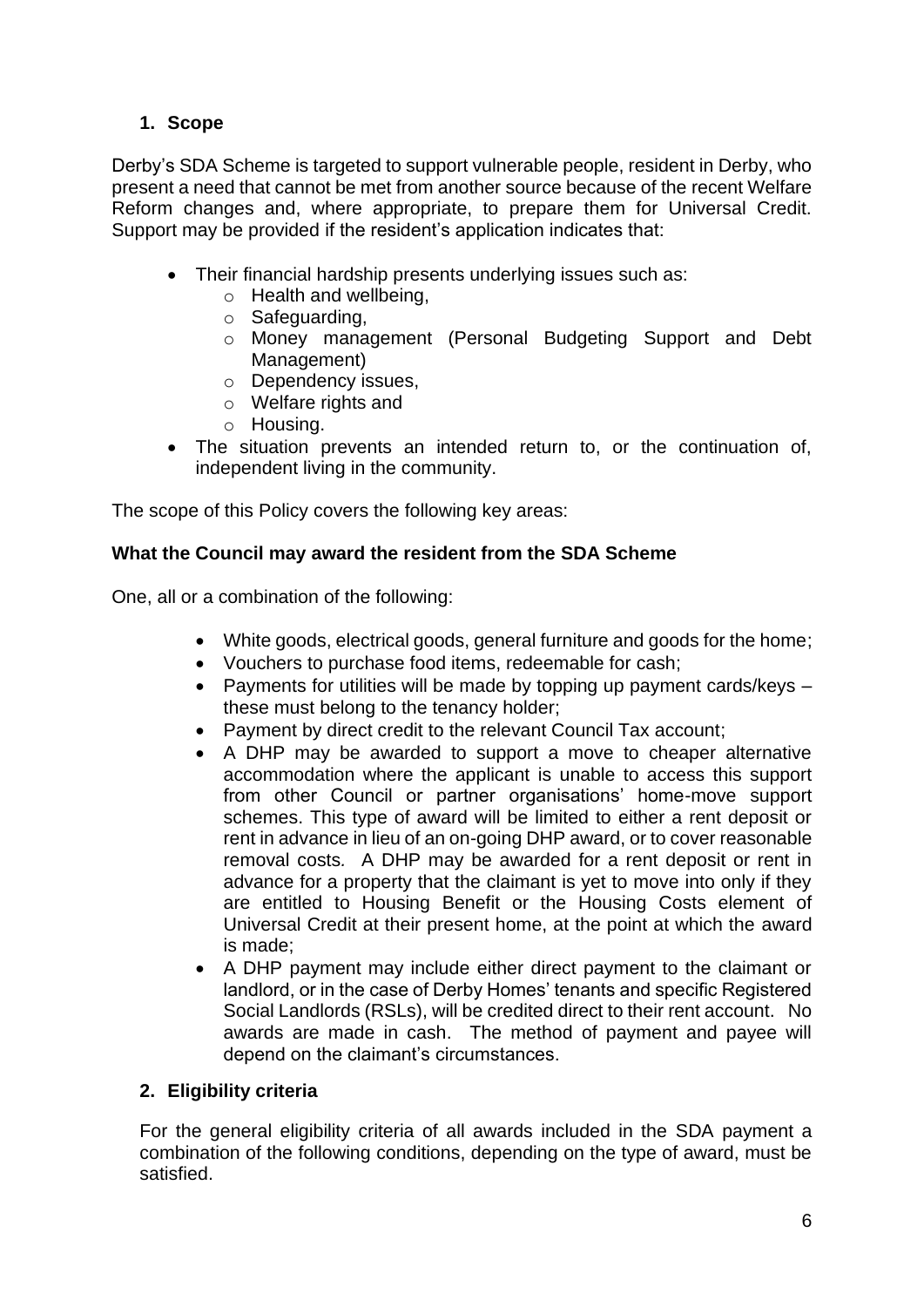Applicants must:

- Be aged 16 or over;
	- Be in receipt of one of the following qualifying benefits\*:
		- Income Support;
		- **Job Seekers Allowance:**
		- Pension Credit:
		- **Employment Support Allowance;**
		- Disability Living Allowance (DLA) (middle to high rate care and/or high rate mobility):
		- Universal Credit (to be eligible for a DHP, the claimant must be receiving the Housing Costs element of UC, for rental liability);
		- An advance payment of Universal Credit;
		- **EXT** Incapacity benefit (for those applicants who have not had this replaced by ESA);
		- Working Tax Credits;
		- Housing Benefit:
		- Council Tax Support (CTS);
		- Attendance allowance:
		- Bereavement allowance:
		- Carer's allowance:
		- Constant attendance allowance:
		- Contributory employment and support allowance;
		- Contribution-based jobseeker's allowance;
		- Maternity allowance:
		- Personal Independence Payment (Both Daily Living Components and/or the Enhanced Rate Mobility Component);
		- Statutory Sick Pay;
		- War disablement pension;
		- War widow's and widower's pension;
		- Widowed parent's allowance.
- For the duration of the Government's Covid-19 CTH Fund, be in receipt of the relevant Council Tax discounts, exemptions **and** CTS **plus** have a remaining Council Tax liability to pay;
- Have more Council Tax to pay as a result of a reduced Council Tax discount or exemption, or the imposition of a Council Tax Empty Property premium arising from the Council Tax technical reforms, and who can demonstrate financial hardship or exceptional personal circumstances;
- Demonstrate financial hardship using the Council's online Income and Expenditure calculator as part of the SDA application;
- Be fleeing domestic violence or hate crime, leaving long term hospital care or prison or re-settling after a period of homelessness;
- Make an application via the approved e-form and complete an online income and expenditure form;
- Agree to take up and remain engaged with the programme of support offered at time of award;
- Be the liable person on the relevant Council Tax bill where a CTH award is being requested.

\* Not all benefit types and criteria will qualify the applicant for all award types.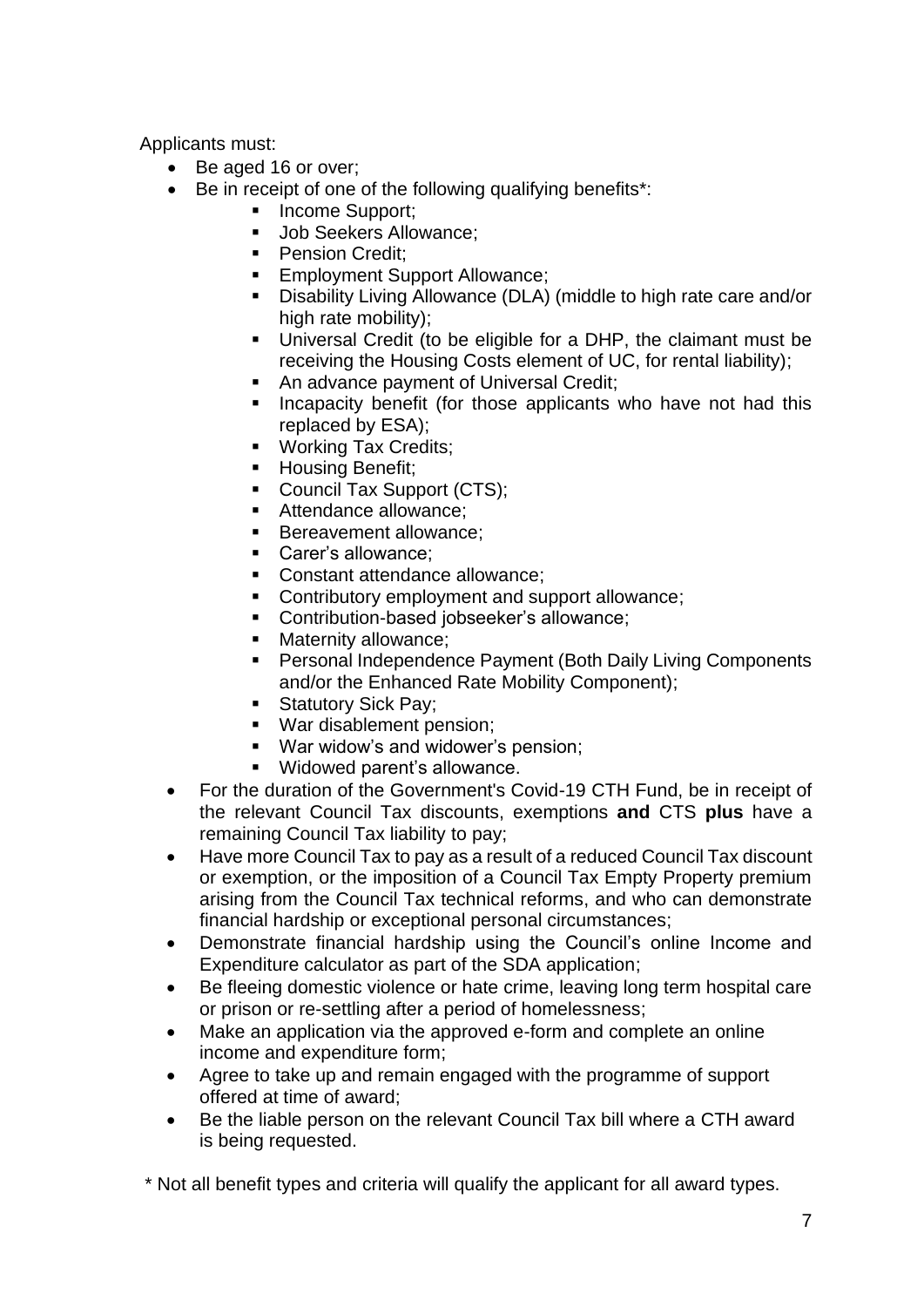A combination of eligibility criteria is applicable to each award under this Scheme.

Assistance provided from the Government's Covid-19 CTH Fund will not affect eligibility for other benefits payable under the SDA Policy.

Applicants who are aged 16 or 17 and who are not entitled to a Leaving Care Grant and can demonstrate a need for support may apply for assistance from the SDA Scheme.

Assessments on need will be based on individual circumstances which can include (but not exclusive to) consideration of the following factors:

- At risk of or affected by domestic abuse or hate crime;
- A mental health problem for which treatment or support is being received;
- A risk to the health and safety or wellbeing of the applicant;
- At risk of homelessness;
- A short fall in Housing Benefit;
- A short fall in the Universal Credit Housing Costs element for rental liability;
- A short fall in CTS and / or an award under the Government's Covid-19 CTH Fund has been made, but there is still some Council Tax liability remaining;
- Having more Council Tax pay as a result of a reduced discount or exemption, or the imposition of a Council Tax Empty Property premium;
- Being unable to meet your immediate needs e.g. not being able to afford food/utility top ups.

The Council will set the value and period of the award that will be paid and where appropriate, successful applicants to the Scheme will be offered support to address their current financial hardship as well as the underlying issues that are contributing to their financial position which may include:

- Offering referrals to money advice;
- Budgeting support;
- Access to banking products;
- Access to digital skills support;
- Better off calculations (assessments of income and outgoings to help applicants better manage their money);
- Access to job clubs;
- Training and
- Housing advice.

Applicants must be willing to take up and remain with the most appropriate support recommended by the Council, which may include money advice; budgeting support; access to banking products; access to digital skills support; better off calculations (assessments of income and outgoings to help applicants better manage their money); access to job clubs and training and housing advice. Certain groups (including pensioners) will be excluded from any closer to work requirements.

We may not ask you to engage with 'towards work' activity where you: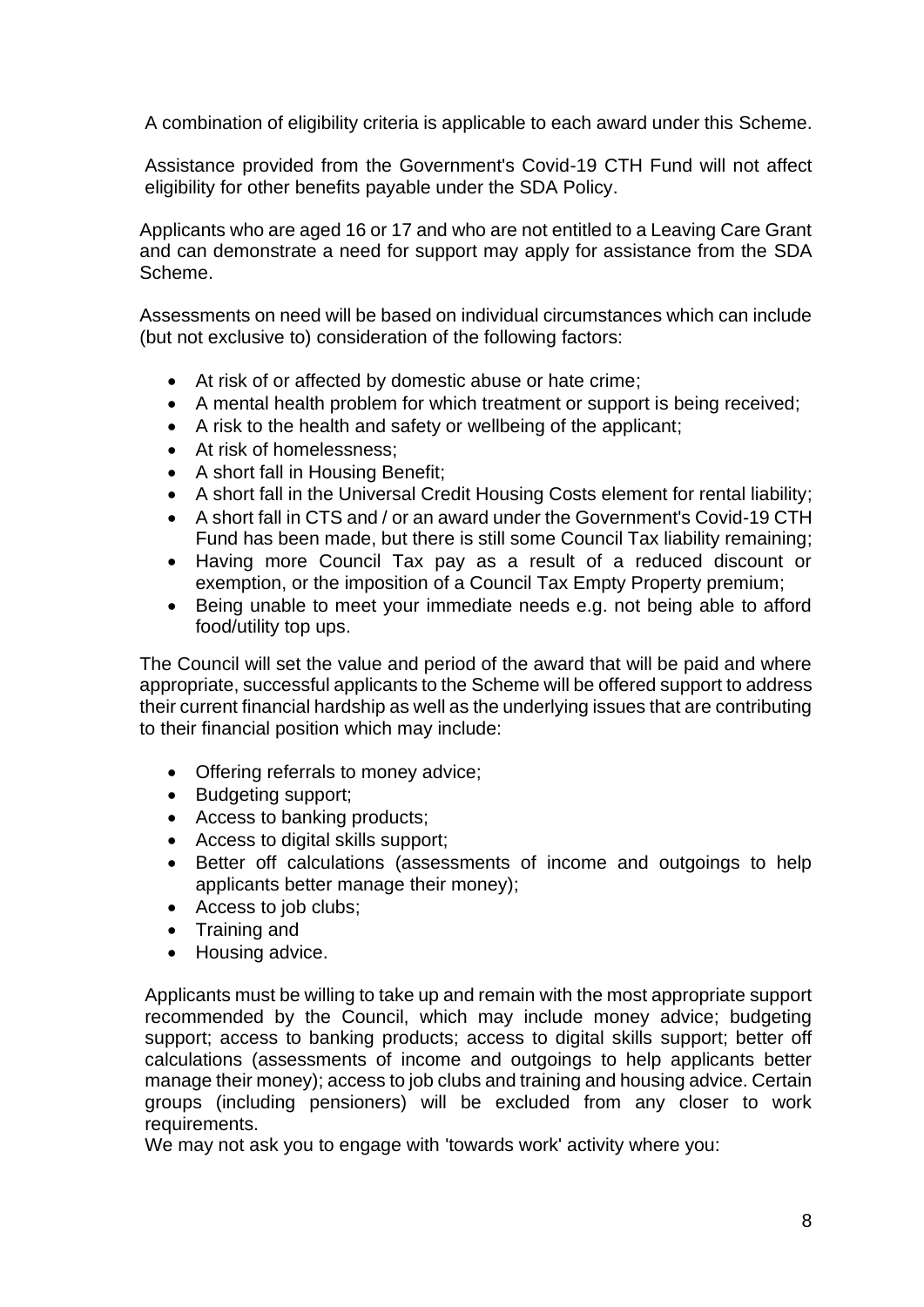- Are in receipt of Employment and Support Allowance and are in the Support Group;
- Are in receipt of Disability Living Allowance at either the highest rate of Care or the higher rate of the Mobility Component but do not fall in to a protected group above;
- Are in receipt of Personal Independence Payment at the enhanced rate of either the Daily Living component or the mobility component and do not fall in to a protected group above;
- Are a carer, and either in receipt of Carer's Allowance; or have an underlying entitlement to Carer's Allowance, or the Carer element is in your Universal Credit award.

In addition to these general eligibility criteria the applicant:

- May be asked to be living at the address they are claiming for;
- Must have a local connection; living in Derby for three of the last 12 months OR for at least three of the last five years, except in cases where applicants are fleeing violence or hate crime. The local connection criteria will not be applied to awards for DHPs.

#### **Discretionary Housing Payments and Council Tax Hardship Awards**

In the case of DHPs and CTH awards, these, may be adjusted during the award period if the claimant has a change in circumstances which affects their entitlement to Housing Benefit, the Housing Costs element of Universal Credit or CTS.

#### **Discretionary Housing Payments**

Any on-going payment of DHP granted under this Policy will be for a period of up to six months, apart from the Priority Groups set out in section 3 below. All other non-priority claimants, if successful, will be entitled to receive a six-month award in the first instance and should they make a second claim they may be entitled to a further three-month award.

Where the Council has recommended a package of support during the first sixmonth award and the claimant has not engaged, a second award may not be made.

Where a DHP is being awarded to meet an on-going shortfall:

- (a) For Housing Benefit claimants, the DHP award cannot exceed the claimant's eligible rent amount;
- (b) For Universal Credit claimants the level of DHP award cannot exceed the claimant's Housing Element amount.

Assistance awards meeting the criteria will be supported provided the Scheme has enough funds and is meeting its legal duties.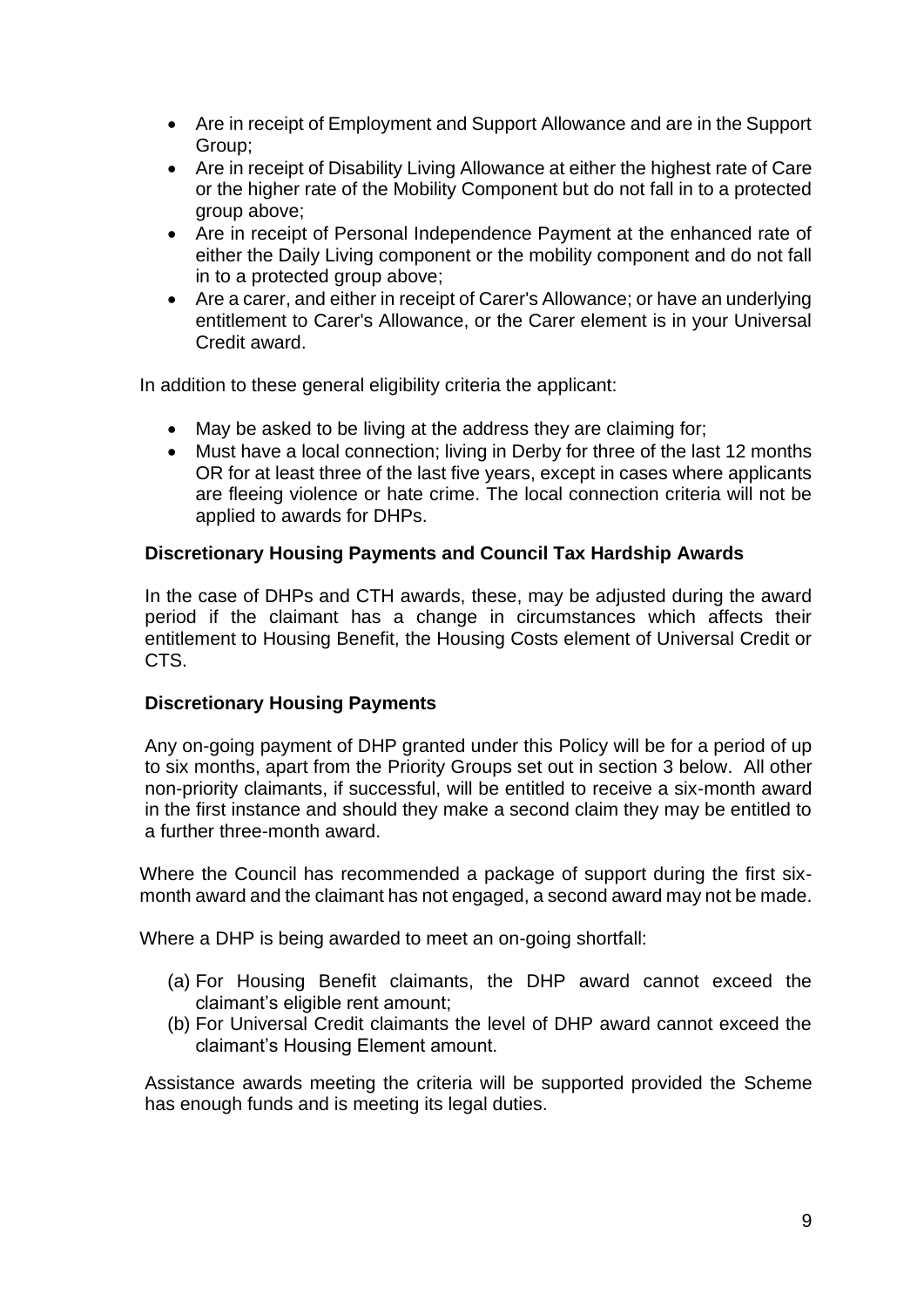## **Council Tax Hardship (CTH)**

There are two elements to the CTH Scheme:

- (a) The Government's Covid-19 CTH Fund;
- (b) The Council's CTH Scheme

## **The Government's Covid-19 CTH Fund**

This was introduced by the Government for 2020/21 in response to the Covid-19 pandemic. The Council makes awards of the Government's Covid-19 CTH Fund using its discretionary powers under S13A (1)(c) of the Local Government Finance Act 1992, and awards are therefore administered as part of the Council Tax CTH Scheme.

For the duration of the Government's Covid-19 CTH Fund, the following directions apply for this element of the CTH Scheme:

- All working-age CTS recipients in 2020/21, who are entitled to working-age CTS in respect of any part of the 2020/21Council Tax liability, and who have a balance to pay on their Council Tax liability after any relevant discounts and exemptions have been applied, are entitled to a CTH award;
- There is a set limit on how much CTH award can be made; for 2020/21 this set limit is £150.00;
- There is no requirement for taxpayers to apply for assistance; the Council automatically identifies those who are eligible and adjusts taxpayers' Council Tax accounts with their entitlement as required;
- The CTH award will be applied at the point a taxpayer first becomes entitled to working-age CTS in 2020/21, regardless of when that entitlement begins during the financial year. In all instances a full CTH award is applied (up to the set limit as allowed) against the taxpayer's liability for the remainder of the financial year, after the application of any relevant Council Tax discounts, exemptions and CTS;
- Where the liability for the remainder of the financial year is less than the set limit, the CTH award is applied to bring the liability down to nil; where a taxpayer's liability for 2020/21 is nil, no reduction to the Council Tax bill will be available;
- If a working age CTS taxpayer's Council Tax liability changes mid-year due to a change in their circumstances which impacts on relevant Council Tax discounts, exemptions or level of CTS, the Council will reassess the level of CTH award that the taxpayer has received, as follows:
	- If a taxpayer's Council Tax liability increases in-year (as a result of reduced eligibility for Council Tax discounts, exemptions or CTS) and they had not previously been entitled to a full CTH award because their former liability was less than the set limit, the Council will reassess the level of CTH award and increase it up to the maximum possible under this Policy, even if their CTS entitlement has ended. When doing this, their liability cannot be reduced below nil;
	- If a taxpayer's Council Tax liability decreases in-year (as a result of increased eligibility for Council Tax discounts, exemptions or CTS), the Council will reassess the level of CTH award and decrease if necessary,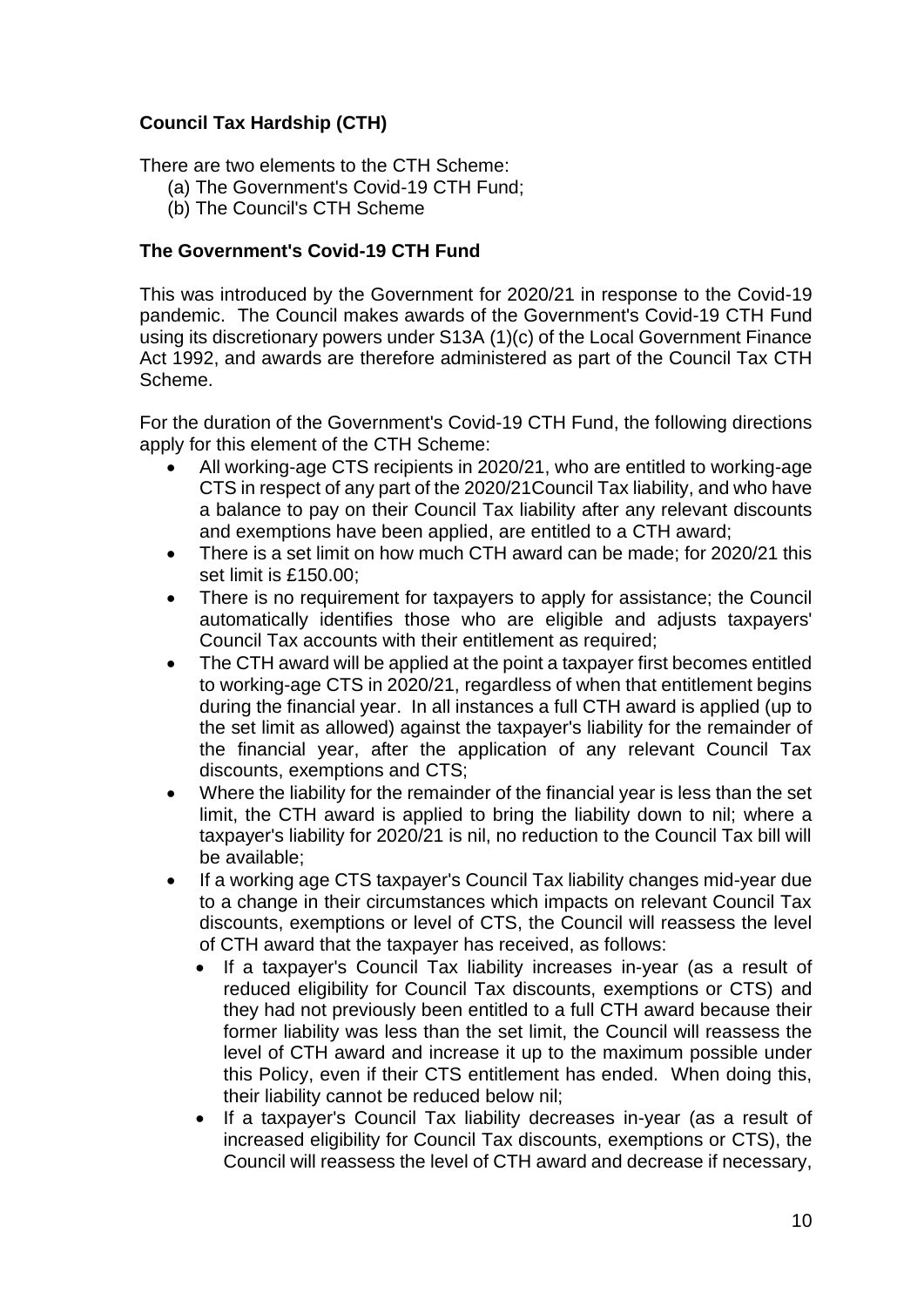to ensure that the level of CTH award does not exceed the total liability left to pay;

- If a taxpayer moves address within the Derby City area, the Council will ensure that they receive a CTH award of up to the set limit against their **total** Council Tax liability from the point they first became entitled to CTS;
- If a taxpayer moves address between local authority areas, the Council may liaise with the other local authority involved to ensure an appropriate level of CTH is awarded to the taxpayer at their new address, although the onus will be on the other local authority to request the relevant information from us.
- Where individuals are jointly and severally liable for Council Tax, and any of them at working age are entitled to CTS, the CTH award is applied, up to the liability for the whole property, and is split between all the liable persons. The CTH award is made from the earliest date of CTS entitlement for any of the liable parties. When this happens, the Council Tax liability for the whole property cannot be reduced below nil;
- A current working-age CTS taxpayer whose CTS eligibility ends part way through the year (or who reaches pension-age and switches to pensionage CTS) will retain their CTH award unaltered;
- The Council may change the set award limit in-year and make decisions about how the change will be administered. There is no limit on how many times this can happen during a financial year. The decisions about this will be approved by the Section 151 Officer in conjunction with the Portfolio member for Finance and Procurement. This Policy will be updated with the revised information and will be published on the Council's website each time a change is made to it.

## **Beyond 2020/21**

If the Government ceases to provide funding for the Covid-19 CTH Fund beyond 2020/21, no CTH awards will be made to reduce taxpayers' Council Tax liability for 1 April 2021 onwards.

However, if the Government extends the Covid-19 CTH provision beyond 2020/21 and provides funding for it, the Council will continue to allocate awards under the Fund and in accordance with this Policy.

#### **Retrospective awards for 2020/21**

Whether or not the Government's funding continues beyond 2020/21, retrospective CTH awards/ adjustments of awards for 2020/21 can be made beyond 1 April 2021.

These will be required where, for example:

- (a) A taxpayer's circumstances are such that they would have been eligible to receive a CTH award during 2020/21, but they did not receive that award during that year. If this happens, the Council will apply it retrospectively to their Council Tax liability for 2020/21, during a later financial year;
- (b) A taxpayer received a CTH award during 2020/21, but then had a change of circumstances during that year which would have affected their CTH award, but the necessary adjustment was not applied during that year. If this happens, the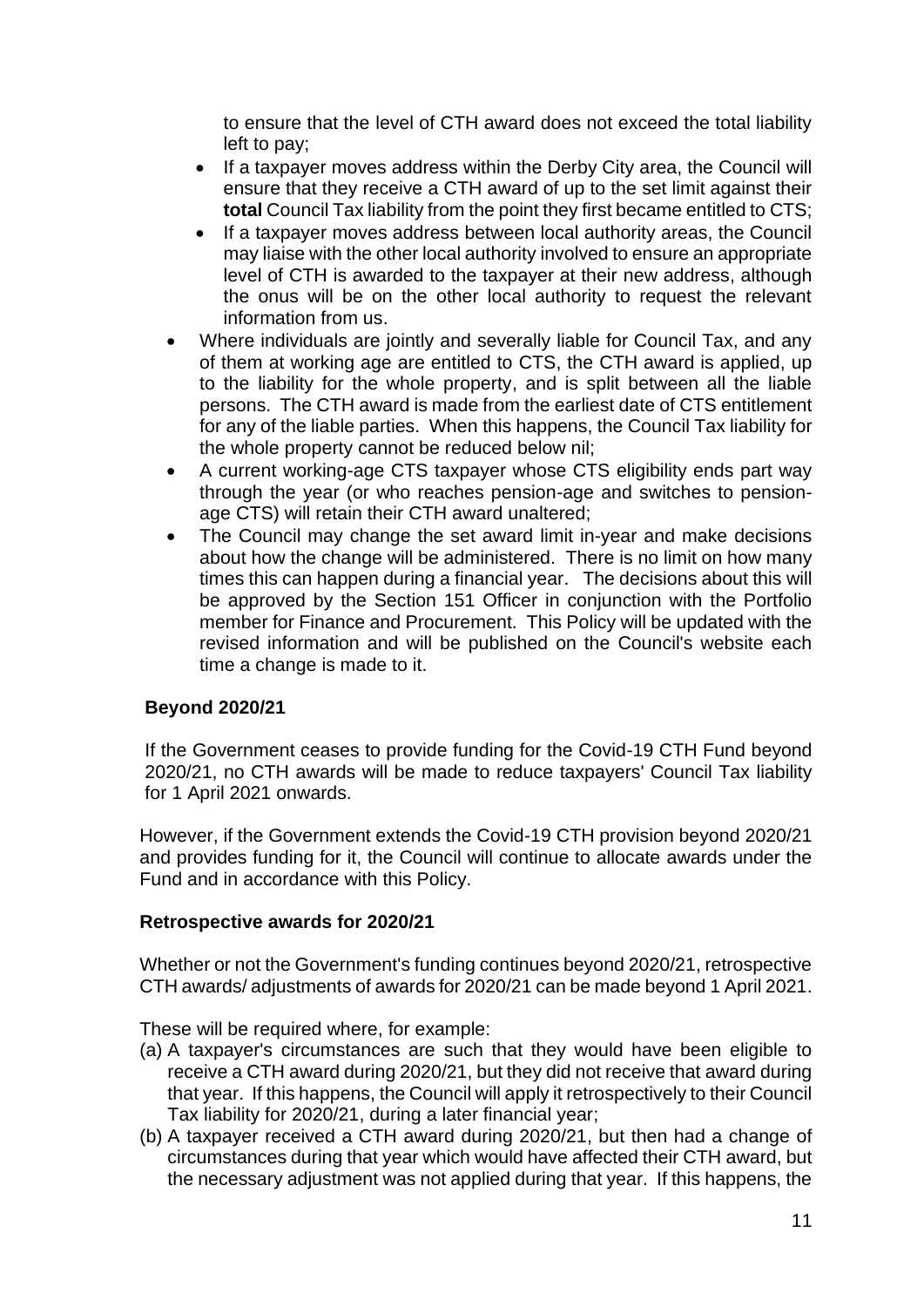Council will apply the adjustment retrospectively to their Council Tax liability for 2020/21, during a later financial year.

## **The Council's CTH Scheme**

This element of the Council Tax CTH Scheme is another way that the Council may provide help for those struggling to pay their Council Tax liability.

It is open to those at working age and at pension age. This includes where a working-age taxpayer still has a Council Tax liability balance to pay after the Government's Covid-19 CTH Fund award has been made.

An application form must be completed to be considered for this element of the CTH Scheme.

For all applications relating to this Scheme, the Council will consider examples such as:

- Whether the taxpayer now has more Council Tax to pay as a result of the change from Council Tax Benefit to CTS. They must be able to show that they are in financial hardship or that they have exceptional personal circumstances;
- Whether the taxpayer now has more Council Tax to pay as a result of a reduced Council Tax discount or exemption because of the Council Tax technical reforms. They must be able to show that they are in financial hardship or that they have exceptional personal circumstances.

## **3. Priority Groups**

The following claimants will be treated as being priority groups for the purposes of DHP awards and the Council's CTH Scheme:

- Foster carers;
- Carers;
- Households where substantial disabled adaptations have been undertaken to meet the disability needs of a household member;
- Households with a child who is unable to share a bedroom due to disability and where any of the following applies:
	- a. There is a claim for child DLA care component at the middle or highest rate in payment;
	- b. There is no entitlement to DLA care component at the middle or highest rate but the child has a disability that may be particularly disruptive.

For claimants in priority groups, DHP awards can be allowed for up to 12 months.

## **4. When the Council may not make an award via the SDA Policy**

Applications for assistance may be declined if one or more of the following apply:

- a. Support is available through other statutory or discretionary provision;
- b. Other support has been granted for this need or situation;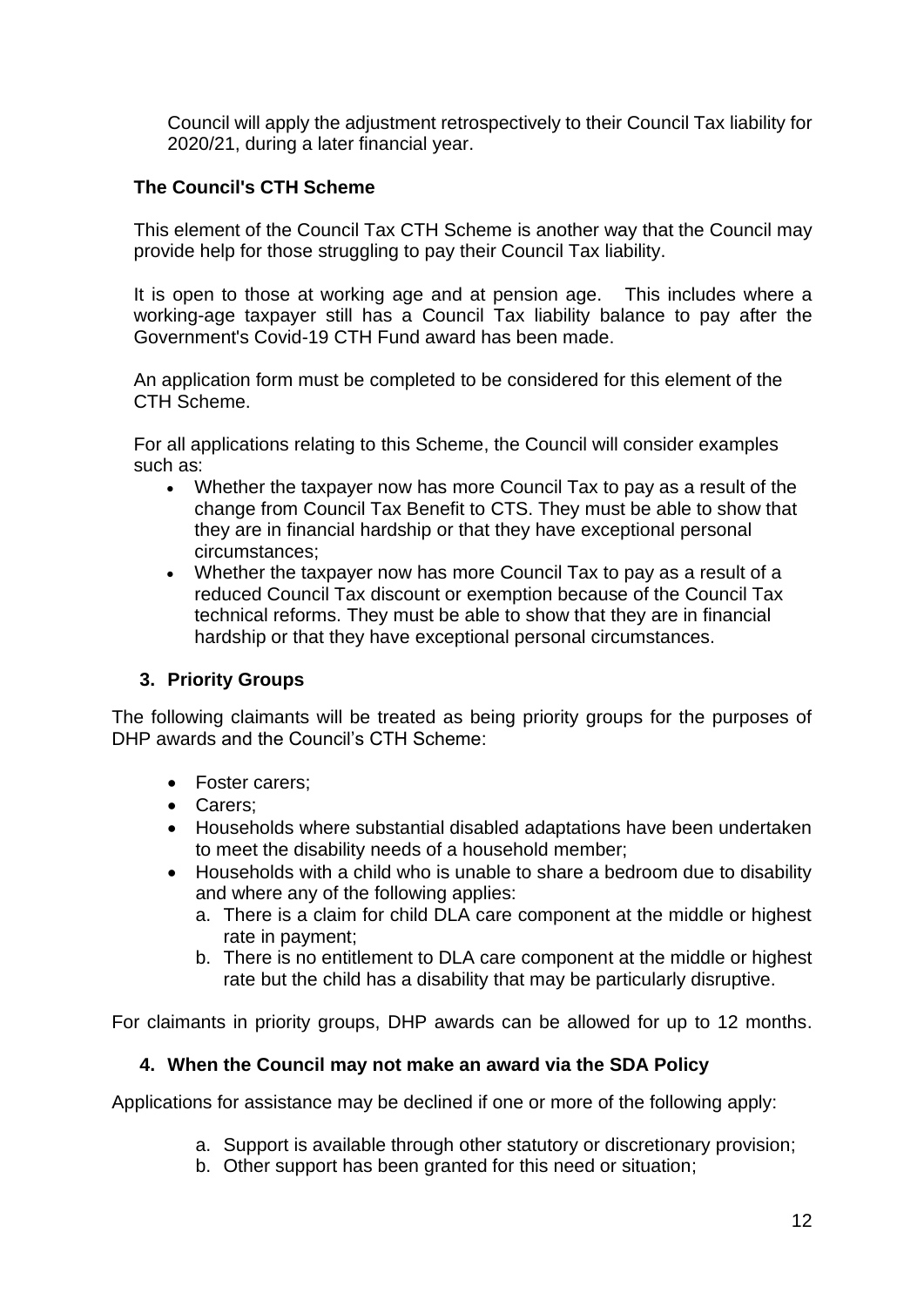- c. Eligibility criteria not met;
- d. For Housing Benefit claimants, the shortfall in HB is because of: deductions made from HB to recover a prior HB overpayment; service charges that are ineligible for HB; increases in rent due to outstanding rent arrears or certain sanctions;
- e. For UC claimants, the shortfall in UC is because of deductions made from UC to recover a prior HB overpayment or service charges that are ineligible for UC;
- f. The applicant is not the main tenancy holder;
- g. The applicant is not the liable person named on the Council Tax bill;
- h. A need for support is not evidenced;
- i. Exceptional financial circumstances not evidenced;
- j. Applicant/circumstances/items are excluded;
- k. The Applicant has access to capital or savings;
- l. Council unable to support the application within allocated funds;
- m. Applicant does not have recourse to public funds;
- n. Applicant refuses to engage with the support that may be offered as part of this Scheme or complete the recommended measures/advice.

#### **5. Internal Administration**

All services engaged with vulnerable applicants have a responsibility to ensure the principles of this Policy are fully supported; that demands on the fund are genuine.

Where the Council holds a duty to fulfil the support needs under its range of statutory functions the applicant is required to explore these support services at the earliest opportunity.

All departments work collaboratively to ensure that the Scheme is run in the most economical and effective manner for applicants and wider Derby residents.

The Policy (and therefore all awards) will be reviewed annually to ensure that it continues to be operated economically and effectively for the residents of Derby, with the funding and resources that it has available to it. This will include consideration of new and developing issues such as Brexit and Universal Credit migration where and when they may impact the Policy, when more information is known on those subjects.

#### **6. Legislation, guidance and standards**

There is no statutory obligation to run a SDA Scheme but in order to provide the best value to the residents of Derby and to provide a resilient support structure for our most vulnerable residents Derby City Council is committed to:

- Work in partnership with the local Third Sector to develop Schemes;
- Explore a range of in-kind support, and to link to advice, information and advocacy;
- Explore a full range of models for delivery.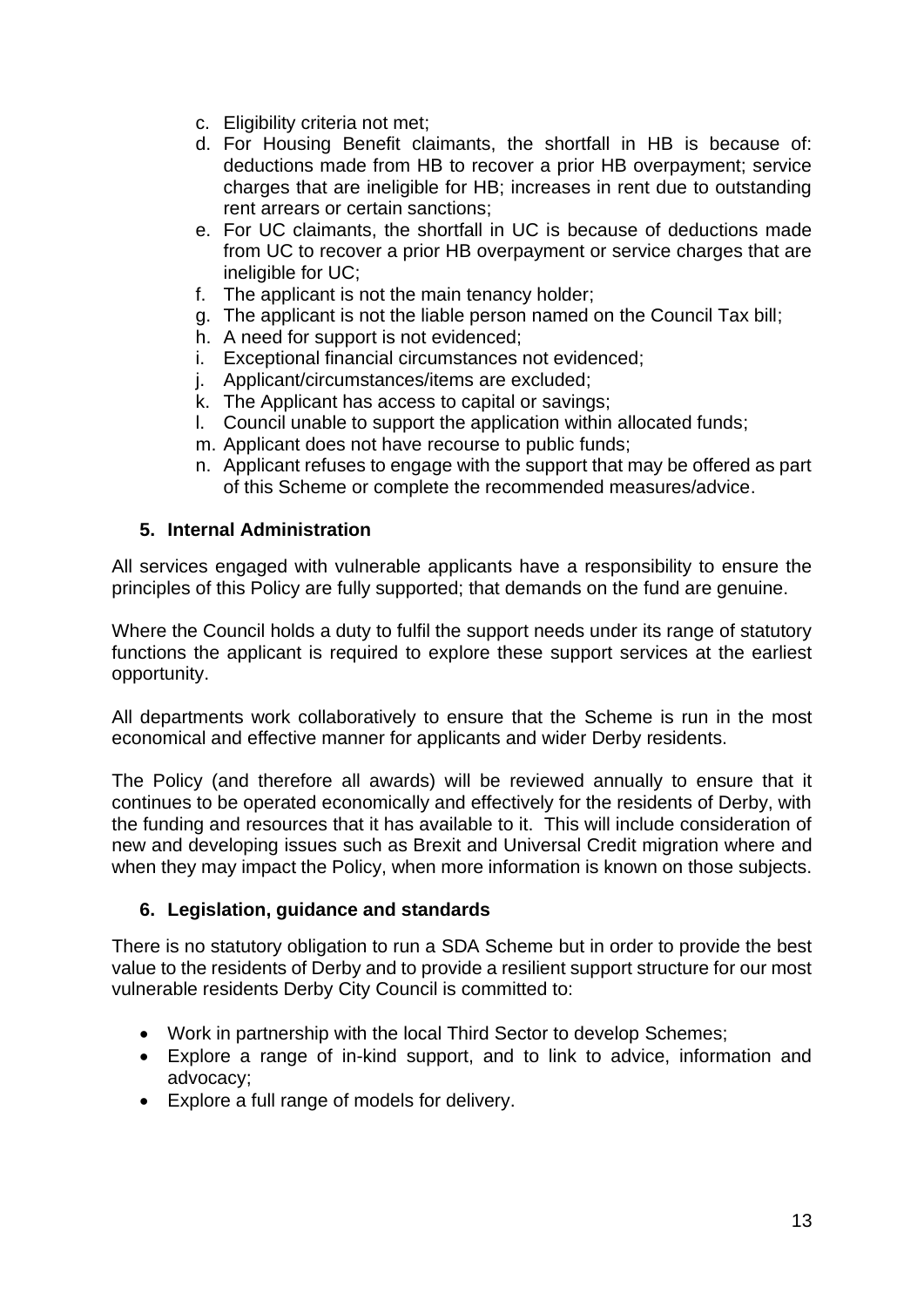## **7. Disputed decisions**

Each of the award types within the SDA Policy are subject to different rules for reviewing disputed and appealed decisions.

## **Local Assistance Awards**

This award is not subject to a formal appeal process by virtue that any decision to make a payment is of a discretionary nature.

Where an application is declined and a decision is disputed for a reason other than one relating to exclusions from the Scheme, an officer independent of the original decision maker will review the decision. Matters relating to exclusions are not open to review.

The reviewing officer's decision is final and binding.

## **CTH Awards**

The information in this section applies to both elements of the CTH Scheme.

The applicant, or their representative, must submit an e-form request for the decision to be reviewed. They must set out the reasons why they believe the decision should be reviewed. All requests, with supporting information, must be made within 21 days of the decision being notified.

A claimant may appeal under Section 16 of the Local Government Finance Act 1992 against the Council's decision regarding their eligibility for CTH, in the first instance by writing to the Council – within one month of the date of decision - to request that it be reconsidered. The Council will then reconsider its decision and notify the claimant of its considerations and reasons for its decision.

The claimant then has a further two months to request a subsequent and independent review of their appeal by the Valuation Tribunal for England following the above process.

## **DHP Awards**

DHPs are not subject to a formal appeal process as all payments made by the Council are of a discretionary nature.

Where an application is declined, and a decision is disputed for a reason other than one relating to exclusions from the Scheme, an applicant or their representative may request a review.

All requests for reviews must:

- Be made by the applicant or their representative
- Be submitted as a written e-request
- Set out the reasons why they believe the decision should be reviewed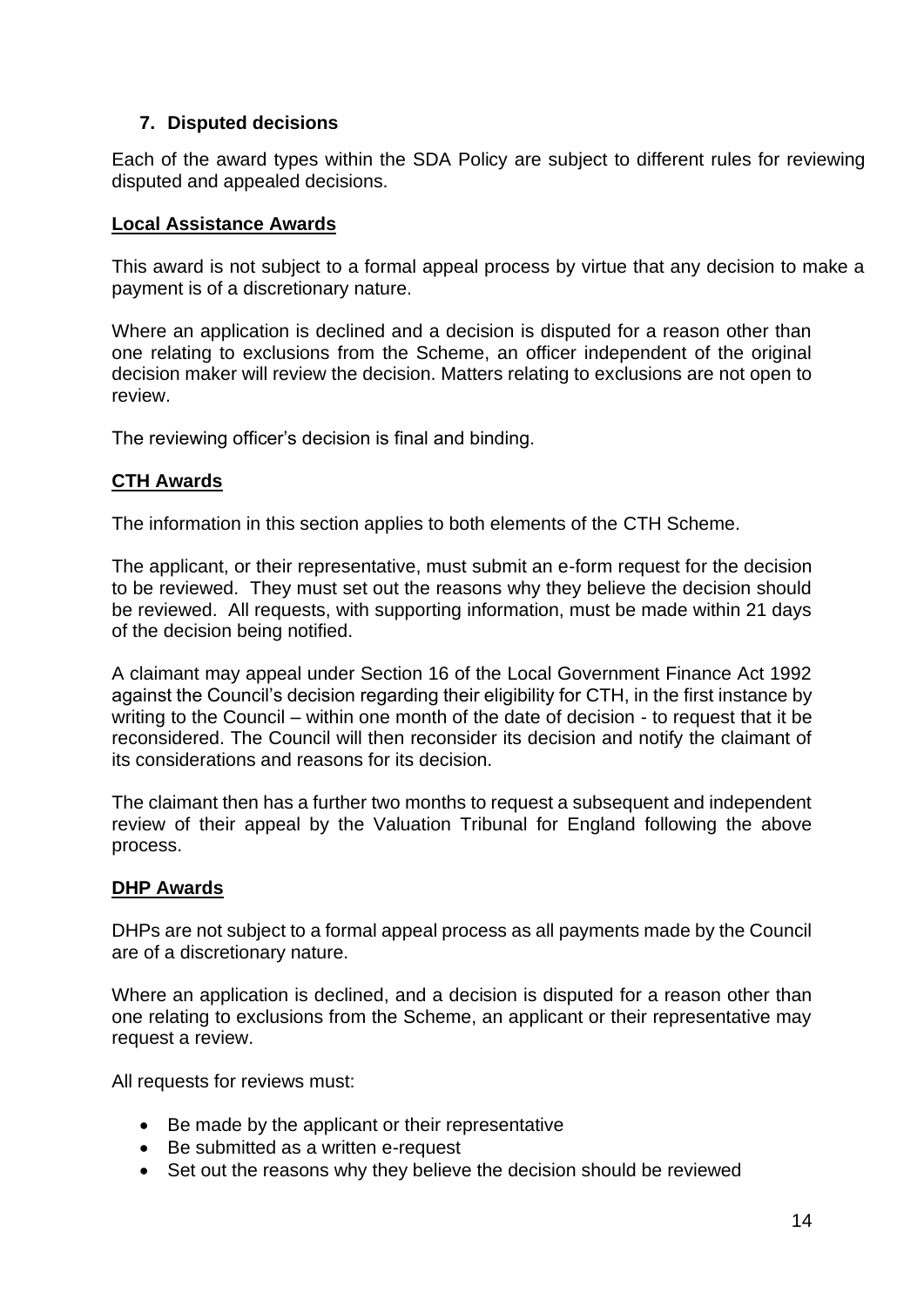• Be made within 21 calendar days of the original decision being notified.

The request will be reviewed by another officer who has delegated authority to make the decision. This reviewing officer's decision is final and binding and completes the internal review process.

#### **8. Data Access and Sharing**

Derby City Council will treat all information provided in confidence and in accordance with the Data Protection Act 2018.

Full details of how data will be treated are contained in the Welfare Reform Team Privacy Notice at [https://www.derby.gov.uk/privacy-notice/.](https://www.derby.gov.uk/privacy-notice/)

#### **9. Evaluation and review**

The Council will review the Scheme arrangements and amend as necessary based on emerging needs and demands.

We are committed to reviewing this Scheme every calendar year to ensure that it:

- 1. Offers best value for money for the local taxpayer;
- 2. Is meeting the needs of our most vulnerable residents;
- 3. Reflects any new statutory requirements upon the Council;
- 4. Is helping to prepare our residents for the impact of national welfare reform and Universal Credit transition over the coming years.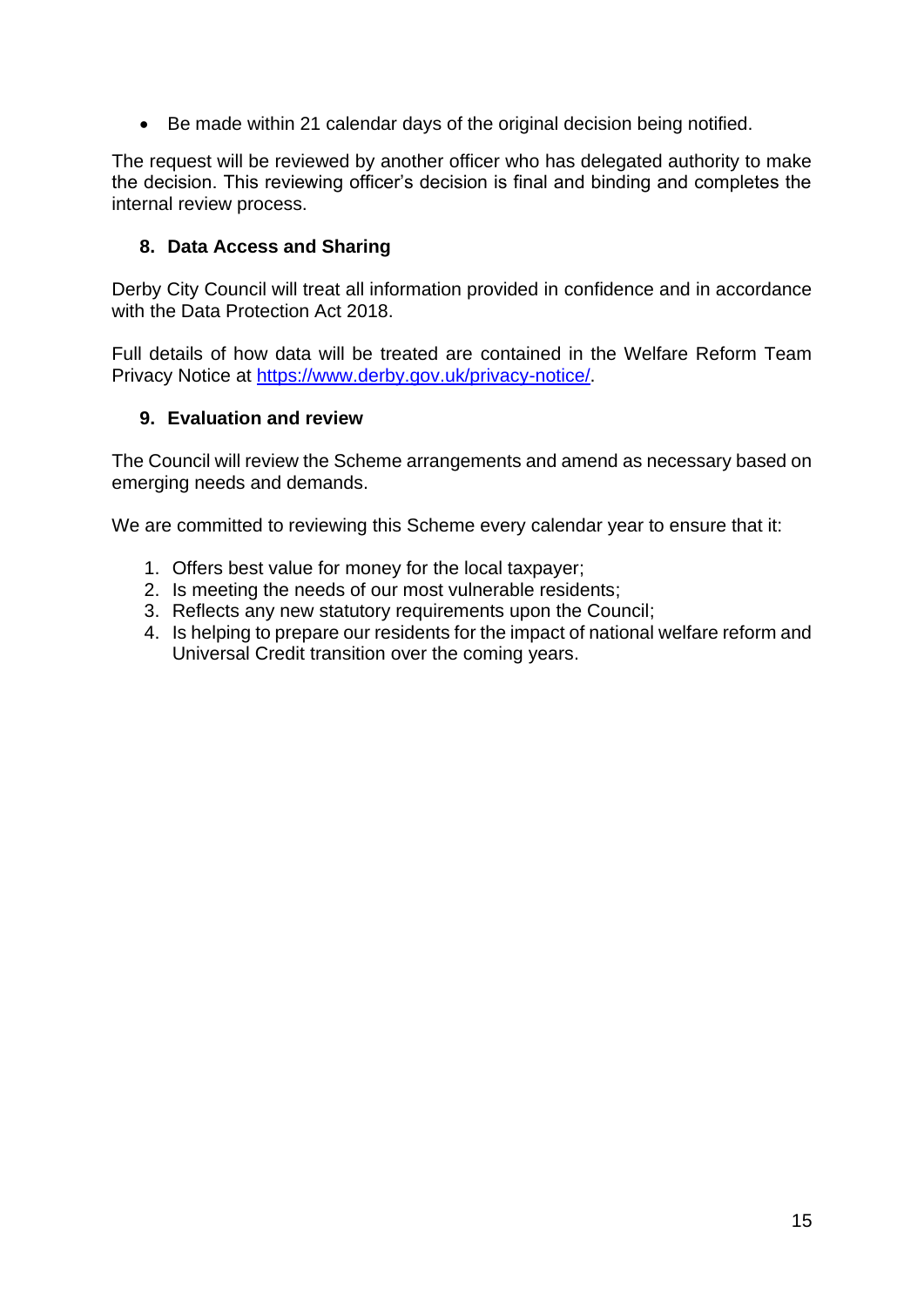# **Appendix 1**

#### **Alternative Options**

The Council has a wide range of statutory duties to address exceptional vulnerable needs and to support independent living. In addition, Government Departments and the Third Sector provide support for vulnerable citizens. The Council's SDA Scheme will compliment these duties and will avoid duplication or replication of existing support.

The following lists alternate support for guidance purposes. It is not intended to be exhaustive.

#### **DWP**

The DWP retains responsibility for administration of a series of one-off grants and loans to assist people on benefits who are experiencing short-term financial pressures or difficulties. These include:

- a. Maternity Expenses;
- b. Funeral Expenses;
- c. Daily Living Expenses;
- d. Cold weather payments;
- e. Winter Fuel Payments;
- f. Budgeting or alignment loans to bridge short-term financial pressures
- g. New claim advances which are repayable over a stated period of time

Budgeting Advances for residents on Universal Credit will provide valuable access to an interest-free advance for one-off items, for claimants that have been continuously receiving an income related benefit for a period of 6 months and have no, or very low, income. A Budgeting Advance might be required to:

- a. Buy furniture or household equipment;
- b. Buy clothing and footwear;
- c. Pay rent in advance, in order to secure a new tenancy or removal expenses;
- d. Pay for essential home improvements;
- e. Help with travel to work costs;
- f. Help with maternity and funeral expenses;
- g. Help cover the cost of obtaining work or remaining in work (in particular, upfront child care costs).

#### **Prison Service**

People leaving prison are provided with a discharge grant of £50.